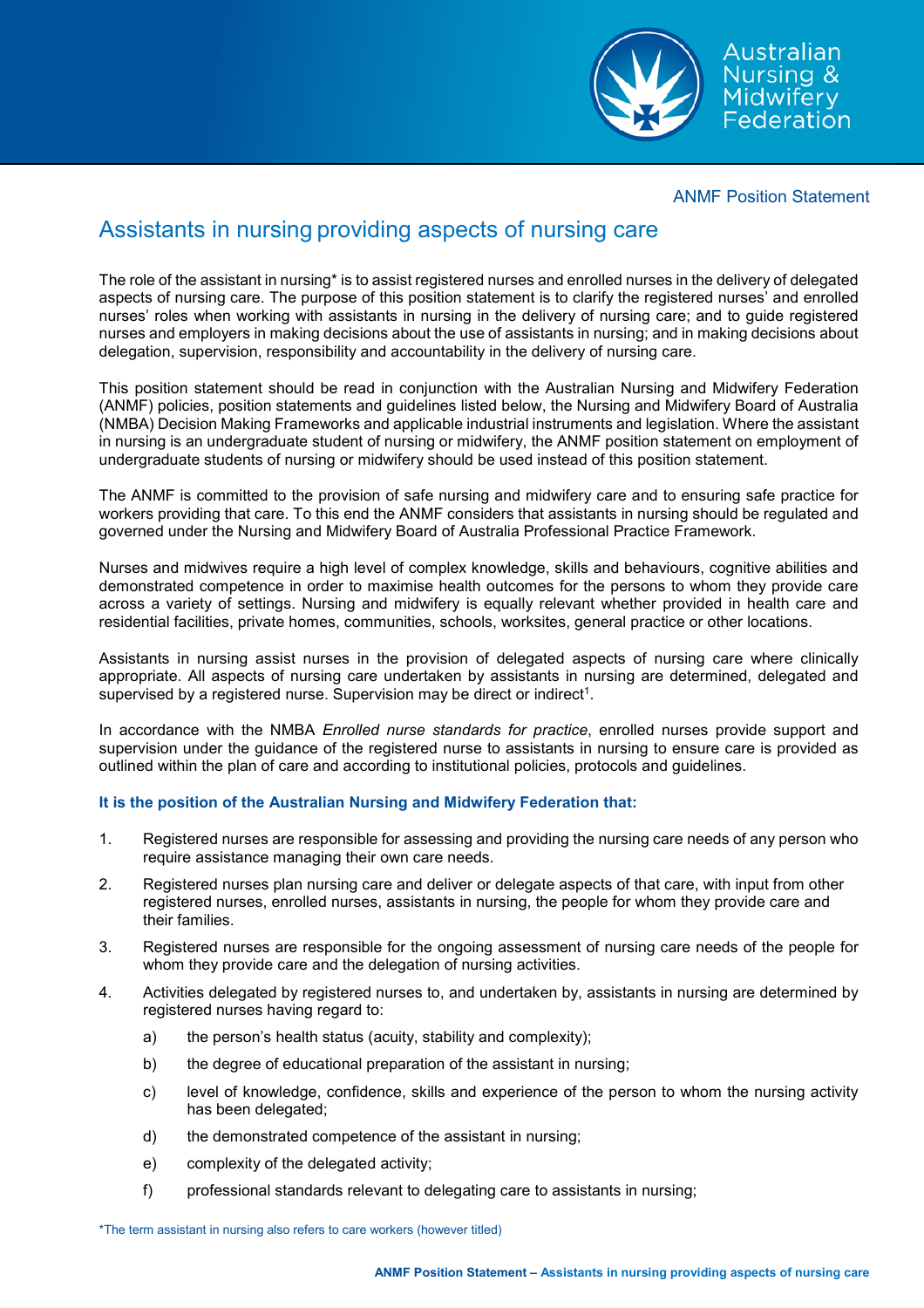

Australian **Nursing & Midwifery** Federation

- h) the level of supervision and support required by the assistant in nursing;
- i) the expected outcomes of the delegated nursing activity;
- j) evaluation, monitoring and communication of outcomes; and
- k) legislative requirements.
- 5. Registered nurses should be involved in formal and informal education and training of assistants in nursing in the workplace and should be provided with appropriate education to undertake clinical assessment.
- 6. The assistant in nursing assists registered nurses and enrolled nurses in the provision of delegated aspects of nursing care within the limits specified by their education, training and experience. At all times, assistants in nursing work within a plan of nursing care developed by the registered nurse, and work under the supervision and direction of a registered nurse and, where deemed appropriate by the registered nurse, an enrolled nurse. This supervision may be direct or indirect.
- 7. Assistants in nursing are accountable to the registered nurse for all delegated functions.
- 8. The educational preparation of assistants in nursing should:
	- a) be nationally consistent,
	- b) be standards based,
	- c) recognise prior learning and experience,
	- d) be conducted in the vocational education sector at a level appropriate to facilitate articulation and credit transfer to other nursing or midwifery programs.
- 9. The minimum education preparation for assistants in nursing should be a nationally agreed and recognised Certificate III qualification relevant to their area of practice.
- 10. Clinical placement of assistants in nursing during their Australian Qualification Framework (AQF) Certificate III qualification should be undertaken in the contexts in which they may be employed as assistants in nursing.
- 11. During clinical placements, assistants in nursing must work within the nursing care plan and be under the direct supervision of a registered nurse.
- 12. Continuing education should be available for assistants in nursing, with equitable access to study leave provisions.
- 13. Employers are responsible for ensuring that all employees are safe and competent to practice in the scope of practice or role for which they have been employed, and have appropriate local policies underpinning their scope of practice or role. For employees who are nurses, midwives or assistants in nursing, these policies should be based on the employee having successfully completed accredited education and training.
- 14. Employers are responsible for ensuring that work is carried out within the parameters of appropriate legislation and regulation regarding the delegation of nursing activities.
- 15. Employers have a responsibility to provide resources and infrastructure for the continuing professional development of all staff involved in the delivery of care.

*Reviewed and re-endorsed November 2004 Reviewed and re-endorsed December 2007aspects Reviewed and re-endorsed June 2011 Reviewed and re-endorsed May 2015 Reviewed and re-endorsed May 2018 Reviewed and re-endorsed May 2021*